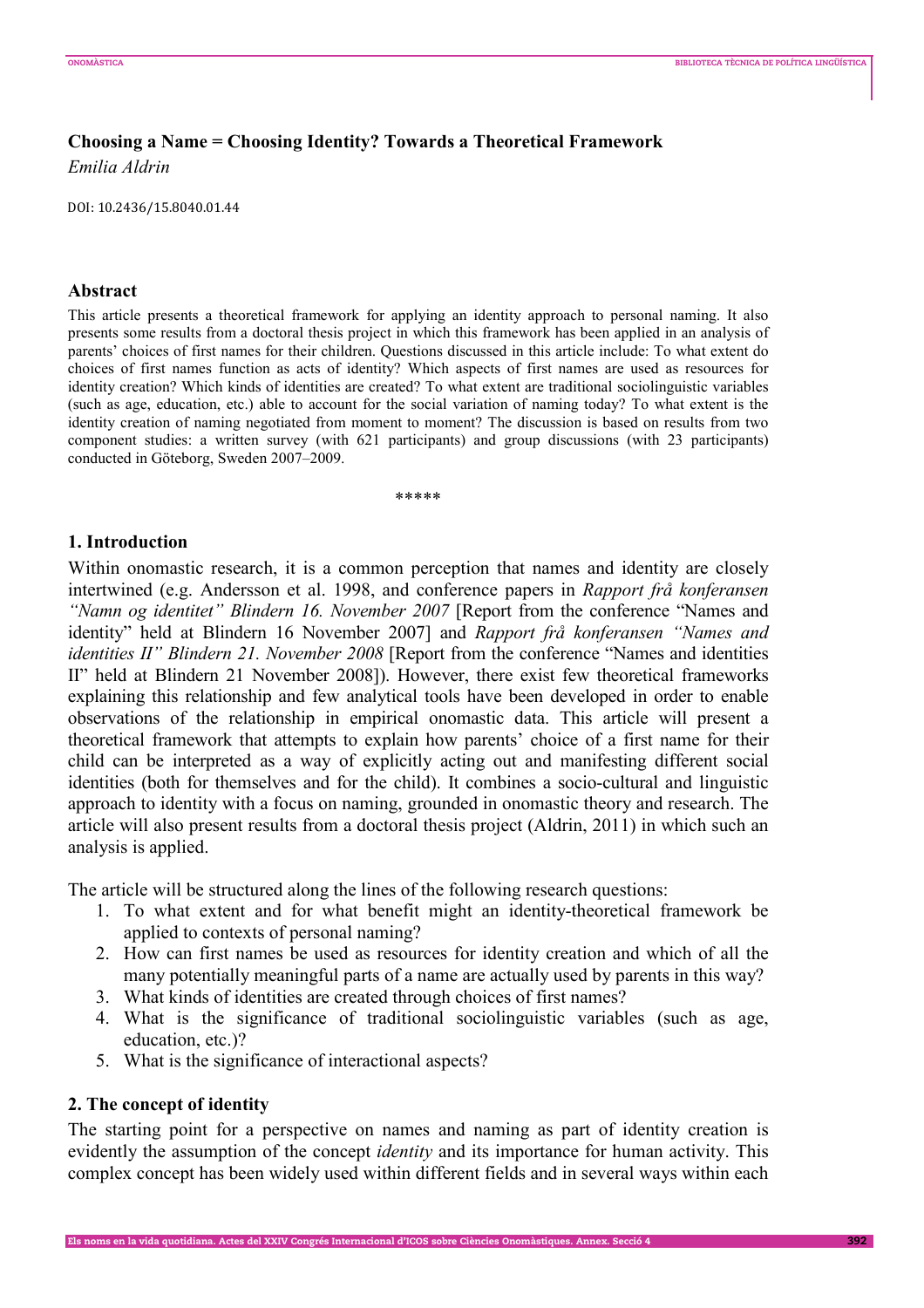field, and is therefore quite important to define. In this article I suggest a socio-cultural linguistic approach to identity inspired by Bucholtz  $\&$  Hall (2005). This approach uses research results from sociolinguistics and interactional linguistics, as well as linguistic anthropology. Within this approach, identity is perceived to be a person's process of using action, interaction and creation of images of self and others in order to explore who he or she is or who he or she wants to be in a certain context of the world. Keywords within the approach are *actively created*, *interactional*, *flexible*, *process* and *existing on different levels*.

According to the socio-cultural linguistic view, identity is something that people actively do, rather than something that exists a priori or can be easily derived from certain social factors (Bucholtz & Hall, 2005, 587; cf. Widdicombe, 1998, 191). Hence, it is only possible to study identity through actions, such as the act of naming. Identity is also seen as something that is created in cooperation and negotiation with all participants in a certain context (Bucholtz & Hall, 2005, 598; cf. Ochs, 1993, 290; Van de Mieroop, 2008, 492). Individuals can create images of themselves, but they can also be ascribed images by others. Every created image is always created in relation to other images in the environment and given meaning by their relation to these others. Following this perspective, a study of names and identity must consider not only the relationship between name and self, but also the relationship between name and others, as well as the relationship between self and others. Moreover, identity is seen as a flexible process, rather than something fixed and stable (Bucholtz & Hall, 2005, 605–606; cf. de Fina et al., 2006, 2). It is constantly changing throughout a person's life, through different contexts and potentially also within the same context. An individual may even act out several different identities simultaneously. The identity of an individual is therefore never "completed" and accordingly it can never be observed or analyzed as a whole. A study of identity can therefore only be a study of the fragments of identity that are put forward and made significant in a certain context.

Furthermore, identity is seen as a process existing on several levels simultaneously (Bucholtz & Hall, 2005, 592; cf. Zimmerman, 1998). On a micro-level, individuals create small-scale, rather fluid identities that only persist during a particular interaction and that may very well vary even during the same interaction. Such identities may include, for example, speaker/listener, agreeing/disagreeing, being engaged/being distanced, etc. On a local level individuals create somewhat more prolonged identities that may persist not only during an entire interaction but also during several different interactions. Local identities, however, are only relevant within a certain field (cf. Bourdieu, 1984), such as the field of naming, the field of clothing, the field of leisure, etc. This situation means that whenever engaging in or talking about names or clothes or leisure, the same local identities may be recreated and reinforced. Individuals are often more aware of their creation of these local identities than they are of micro-level identities. On a macro-level, finally, individuals create identities that are even more prolonged than the local ones. These macro identities can be relevant in several interactions as well as within different fields. They are often related to macro-societal structures or lifestyles. Such identities may include, for example, female/male, mother/daughter, young/old, educated/non-educated, labourer/clerk, etc. Any or all of these identity levels (micro, local, macro) may be given relevance at a given point in a certain context. They may also influence one another, so that acts which contribute to identity creation on one level will have an impact on how identities are created on other levels.

Finally, the process of identity creation is seen as being made up of several individual acts. Drawing on Davies & Harré (1990) these acts can be described as *social positionings*. Social positionings are made when tangible resources are used – these may be linguistic resources or others – that in some way position individuals socially through a creation of stances, attitudes or affiliations. In this way, the use of a particular resource, such as the choice of a specific name, may index  $-$  albeit in an indirect and complex way  $-$  a certain social position.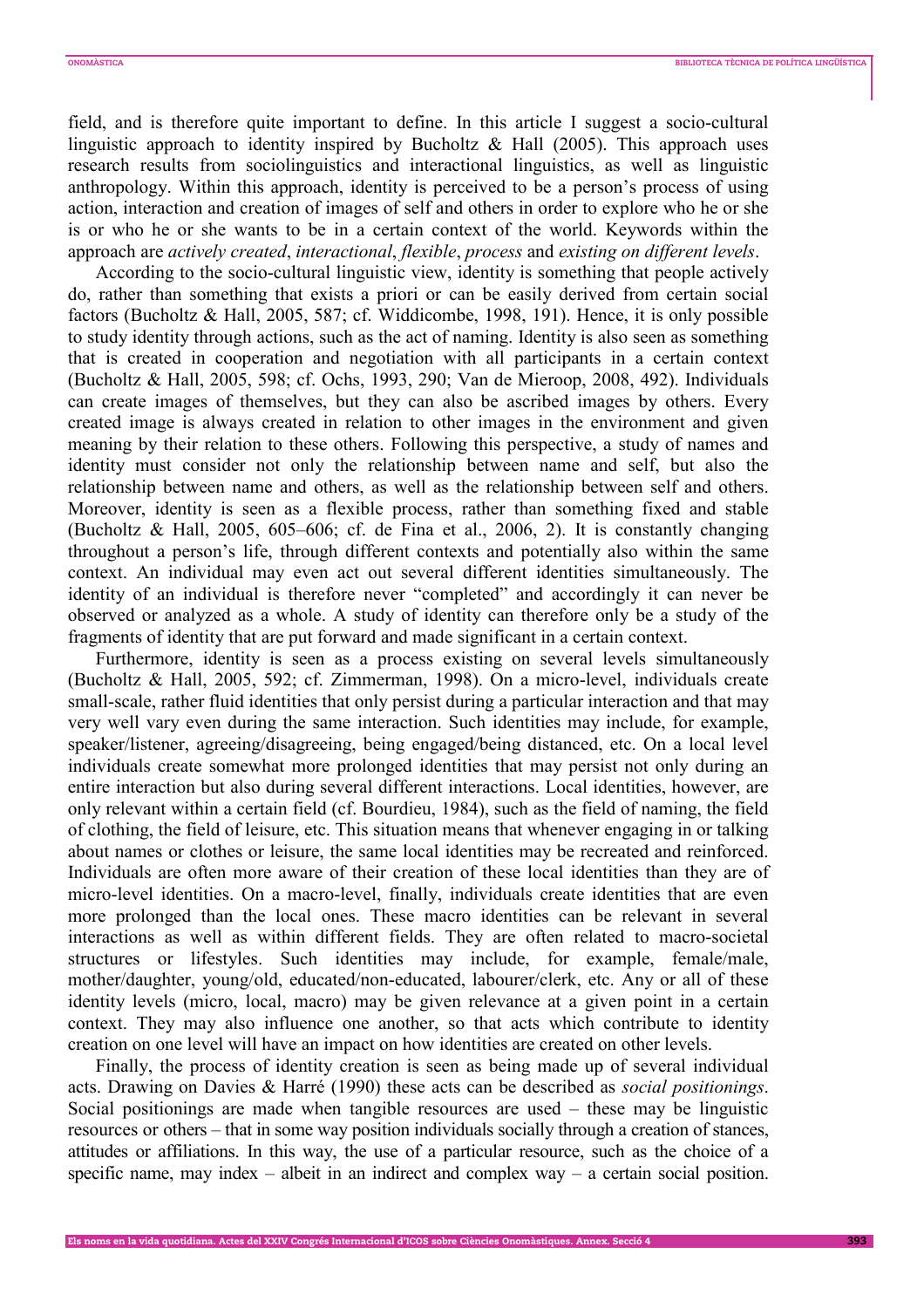Taking on a certain social position means seeing the world from a particular viewpoint and changing social position enables a person to view the world from a different perspective.

## **3. The concept of naming**

The concept of naming must also be defined. I argue that naming should be seen not as a single, simple, performative act that can be easily studied through given names, but as a process in itself. Drawing on my own research and results concerning parents' choices of first names in Sweden, I argue that personal naming can be described as a range of actions during several phases. This is also illustrated in Chart 1. The phases of personal naming are (at least) the following: a phase of inspiration when parents more or less consciously search for or notice possible names; a phase of comparison when parents more or less consciously compare and evaluate different possibilities; a phase of testing when parents test how well the name suits the child or explore others' reactions to the name; a phase of decision making when parents actually decide what to name the child; and a phase of formalization when parents formalize the name choice through announcing the name to family and friends and to the authorities. Finally, I also suggest a narrative phase which occurs after the name is actually chosen, during which parents are given the opportunity to describe the name choice to the child itself or to others, and in so doing also have the opportunity to recreate the meaning of the name choice. These phases imply that naming becomes a potentially never-ending process. It may begin long before the child is born (some Swedish parents report that they started thinking about names for their future children even when they were themselves children) and it may last a very long time and may potentially be resumed several times during a parent's lifetime. It should also be noted that, as the arrows in the chart indicate, the phases of naming may occur in different orders, they may be differently extended and all name-giving parents might not go through all phases. There may also be more or less significant cultural differences. However, the main point is that, seen together, personal naming constitutes a complex process that develops over time and through interaction between several parties.



**Chart 1**. The process of personal naming.

#### **4. A theoretical framework of naming and identity**

With these theoretical starting points in mind, I will now consider how personal naming can be seen as a setting for the creation and negotiation of social meaning and identity. It has already been implied that each phase of the naming process includes several different possibilities and choices to be made. I argue that these choices can furthermore be seen as social positionings. When searching for inspiration, comparing various names, finally deciding on a name and telling others about the chosen name, parents will, more or less consciously, always take up different social stances in some way. In fact, any name and any chosen action during the process of naming could potentially become associated with certain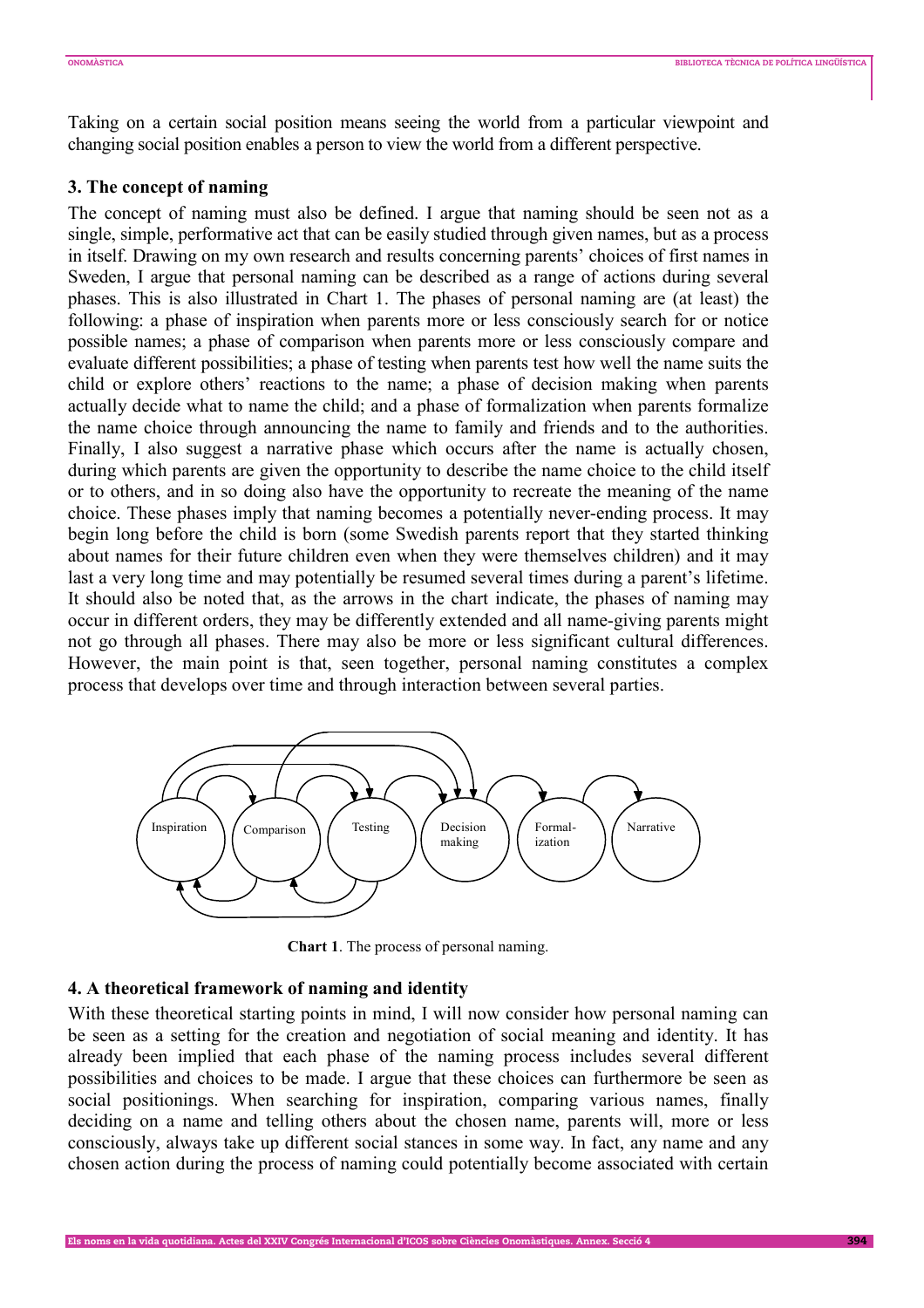social attributes, values, groups and, therefore, social positions in relation to which parents will then have to orient themselves. Choosing a certain name then, or choosing to act in a certain way during the process of naming, implies choosing which social attributes, values, groups and positions one wishes to be associated with and which ones one wishes to be dissociated from. This theoretical framework can be summarized in a chart (Chart 2).



Directly influences and is influenced by Directly influences **Indirectly indexes** 

**Chart 2**. Identity creation through naming.

The concept of identity is noted at the top of the chart, as well as the three identity levels (micro, local, macro). As indicated by the two-way arrows these levels all influence one another. The circular form indicates that we are dealing with a flexible process, rather than a fixed result. The chart illustrates how identity is constructed through several social positionings, which in the case of naming are constituted by the different choices made during the process of naming. Two-way arrows indicate how each individual social positioning influences every other one, so that every single choice influences what is possible and desirable to choose to do next. If parents choose a particular source of inspiration, then certain names will be available to be chosen, whereas others will not. In a similar way, if parents choose to use certain name criteria, this decision will influence what kind of names will be desirable to choose.

When positioning oneself, an individual uses some sort of tangible resources. In the case of naming these may be, for example, certain sources of inspiration, traditions, input from others, name criteria, name types, individual names, name spellings, or ways of describing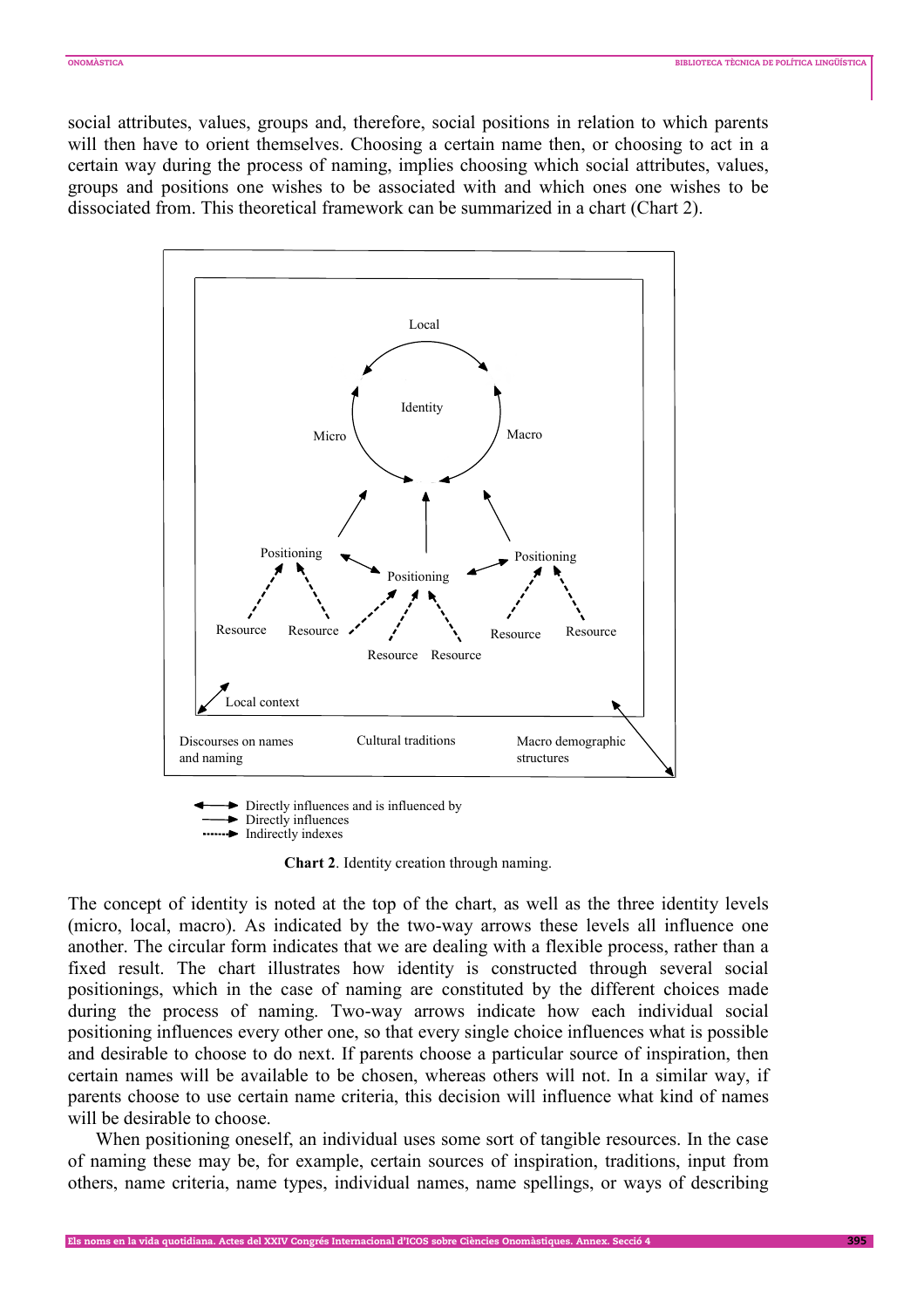the chosen name to others. The use of such resources may be seen as potentially socially positioning the parents. However, the relationship between the use of a particular resource and the social position this indicates is never simple and direct. Rather, it is indexical and indirect, as indicated by the dashed arrows in the chart (cf. Ochs, 1992, 342; Eckert, 2008). This situation means that it is not easy for a researcher to understand which social positioning is created through the use of a particular resource, such as a certain name. To understand the social meaning of a specific resource the researcher needs rich information on the parents' ways of describing, using or relating to this resource.

Identity is also always embedded in a certain context, indicated in the chart by the frames (cf. Fairclough, 1992, 73). The immediate local context (where people are, who they are with, why they are there, etc.) will always have an impact on how identities are created, on which phases or individual acts within the naming process will become socially important and which will not, as well as on what kind of social positions will be available to take on. Larger discourses (how names and naming are described and related to in a particular society or its media), cultural traditions (how people are accustomed to name children in a certain culture) and macro-societal structures (how people are expected to name children and talk about names depending on such things as gender, age, education, etc.) will also influence this. Thus, I argue that naming can never be a completely free choice, regardless of any absence of naming regulations or name laws. Naming will always be embedded in and framed by other practices, and naming will both be influenced by these other practices and have an impact on them (cf. Giddens, 1984; Jaworski & Coupland, 1999, 12).

#### **5. Applying the theory to empirical data**

The presented theoretical framework was developed and applied in my doctoral thesis project on personal naming in Sweden. This project contained two component studies. Firstly, a written postal survey was conducted, with 621 participants, all with children born in the Swedish town of Göteborg during a few spring months in 2007. The survey contained 20 questions on how and why the parents chose the names for the child, as well as some questions on the parents' socio-cultural background. The response rate was 61% and the social distribution of participants was fairly broad. Some groups were overrepresented though, namely mothers, well-educated parents and parents over the age of 30. Secondly, interviews were conducted in the form of group discussions with a further 23 participants. These participants had also recently become parents and their children were born in Göteborg in 2008. They were interviewed in groups of 3 to 6 and the discussions were recorded and later roughly transcribed. During the interviews participants were asked to discuss their views on themes such as naming procedure, sources of inspiration, name criteria and the importance of the name for the future of the child. The data were analyzed using a combination of quantitative and qualitative approaches. The postal survey was primarily analyzed with quantitative methods (statistical correlation analysis and measures of association), but the open-ended questions of the survey were analyzed more qualitatively. The interviews were analyzed exclusively with qualitative methods using a combination of thematic analysis, interactional sociolinguistic analysis (Gumpertz, 1999), categorization analysis (Hester & Eglin, 1997) and analysis inspired by conversation analysis (CA) (Wooffitt & Widdicombe, 2006). Through this combination of several kinds of data and several analytic methods it was possible to study naming and identity from different perspectives. The analysis included both how names can relate to large, macro-societal structures and how the meaning of a name can be negotiated from moment to moment by parents during interaction.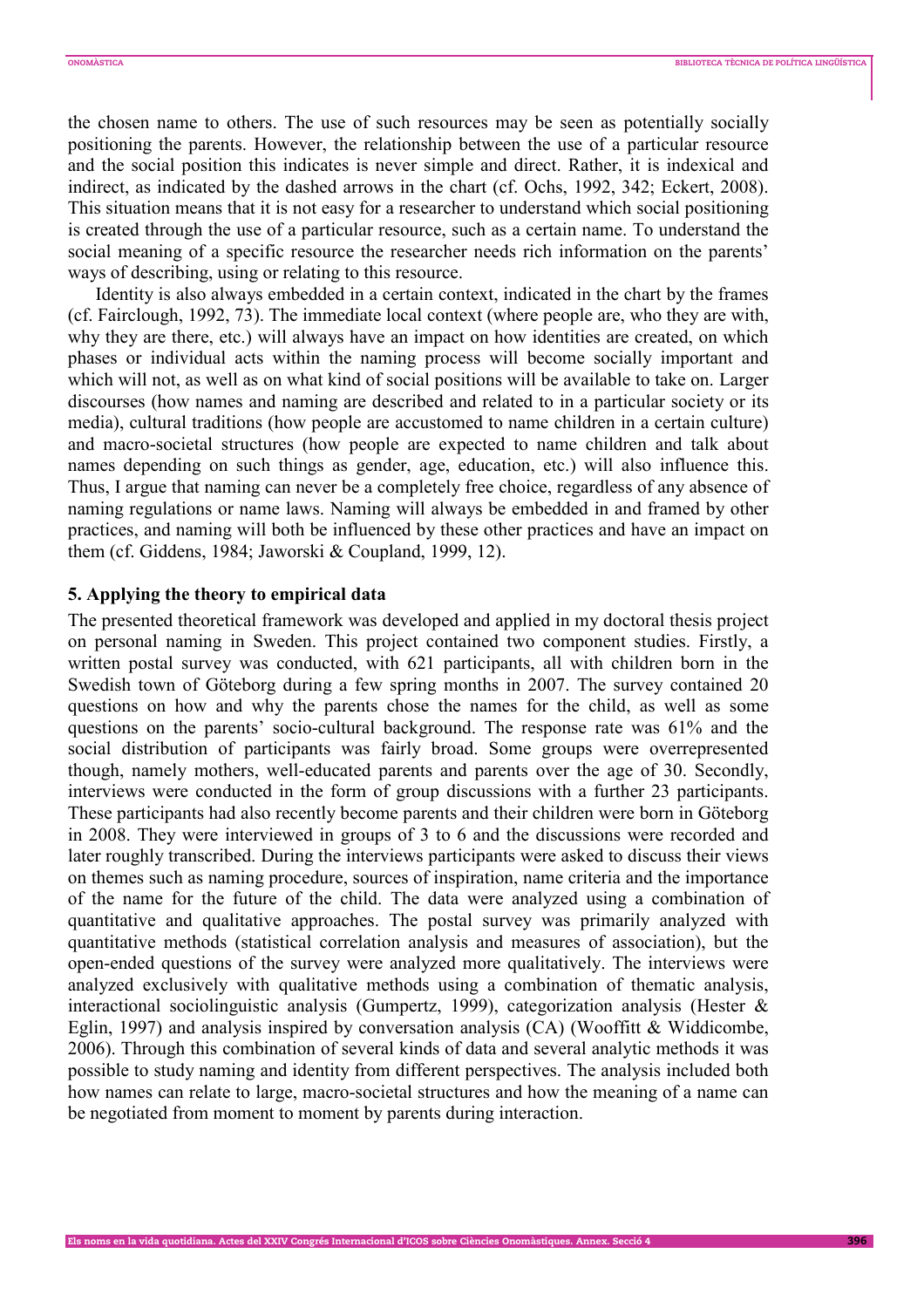## **6. First names as resources for identity creation**

Following the presented theoretical framework, not only names themselves but also ways of naming can become socially significant and a resource for positioning. A combination of these aspects was analyzed in my doctoral thesis project. However, in this article I will focus solely on first names as resources and consider which aspects of first names are used as resources for identity creation among the Swedish parents. Results from the survey and the interviews show that some formal aspects of first names were often ascribed social significance by the Swedish parents. The *frequency* of the name (among other children or in the Swedish population as a whole) was used to index a position as more or less "common" vs. "unique", or "conformist" vs. "creative". The *spelling* of the name was used to index social values connected to being "common" vs. "unique", being more or less "Swedish", "foreign" or "international", or being more or less "practical" vs. "aesthetic". The *sound and sonority* of the name seemed also to be used as a resource to index social values connected to images of being "tuff" and "cool" or "sweet" and "soft". The *etymology* of names was rarely considered among the Swedish parents, but was sometimes used to index a certain religious position or a particular lifestyle which was then indicated by the theme of the etymological meaning. Finally, the Swedish parents very often made use of the *associations* that they themselves get from the name and that they believe others get as well. It was in these cases mostly a matter of associations to certain individuals (such as a relative or celebrity), social groups (such as trendy people or working-class people), time periods (such as the name being perceived as old-fashioned or modern) and cultural spheres (such as Swedish culture, Old Norse culture or American culture).

By combining several of these aspects in one name, parents were able to create rather complex and nuanced social positionings through the name choice. However, in many cases the same name, the same spelling, or another aspect of the name could be used to index different social values by different parents. This situation resulted in a very indirect relationship between names and social positions in the Swedish data. As a rule, I found that resources used by parents other than the name also need to be taken into consideration to create the possibility of understanding which social position(s) a certain name indexes at a particular instance. The chosen name really seems to be only one way of creating identity through naming.

## **7. Some local identity types created through choices of first names**

The theoretical framework suggests that identity is created on several levels simultaneously (micro, local, macro). The doctoral thesis project considered all of these levels in its analysis, but focused mostly on local identities. The social positions most commonly taken up by the Swedish parents on this level can be summarized as four scales, each with at least two opposite poles: Traditional or modern? Common or unique? Practical or aesthetic? Swedishoriented, internationally-oriented or oriented to a certain foreign culture? This is also illustrated in Chart 3. The scales represent those social positions towards which the Swedish parents most often oriented themselves when describing how they had chosen the name for their child and what kind of name they wanted and did not want. Hence, the scales tell something about Swedish society, namely, what kind of values are seen there as desirable or beneficial and which kind of values are given social meaning. A study of naming in another culture would probably create a more or less different model with other poles being important. The poles of the scales should not be interpreted in terms of "either/or" – rather they must be seen as continuous scales. The Swedish parents often created intermediate positions in various ways and they also often combined different positions on different scales.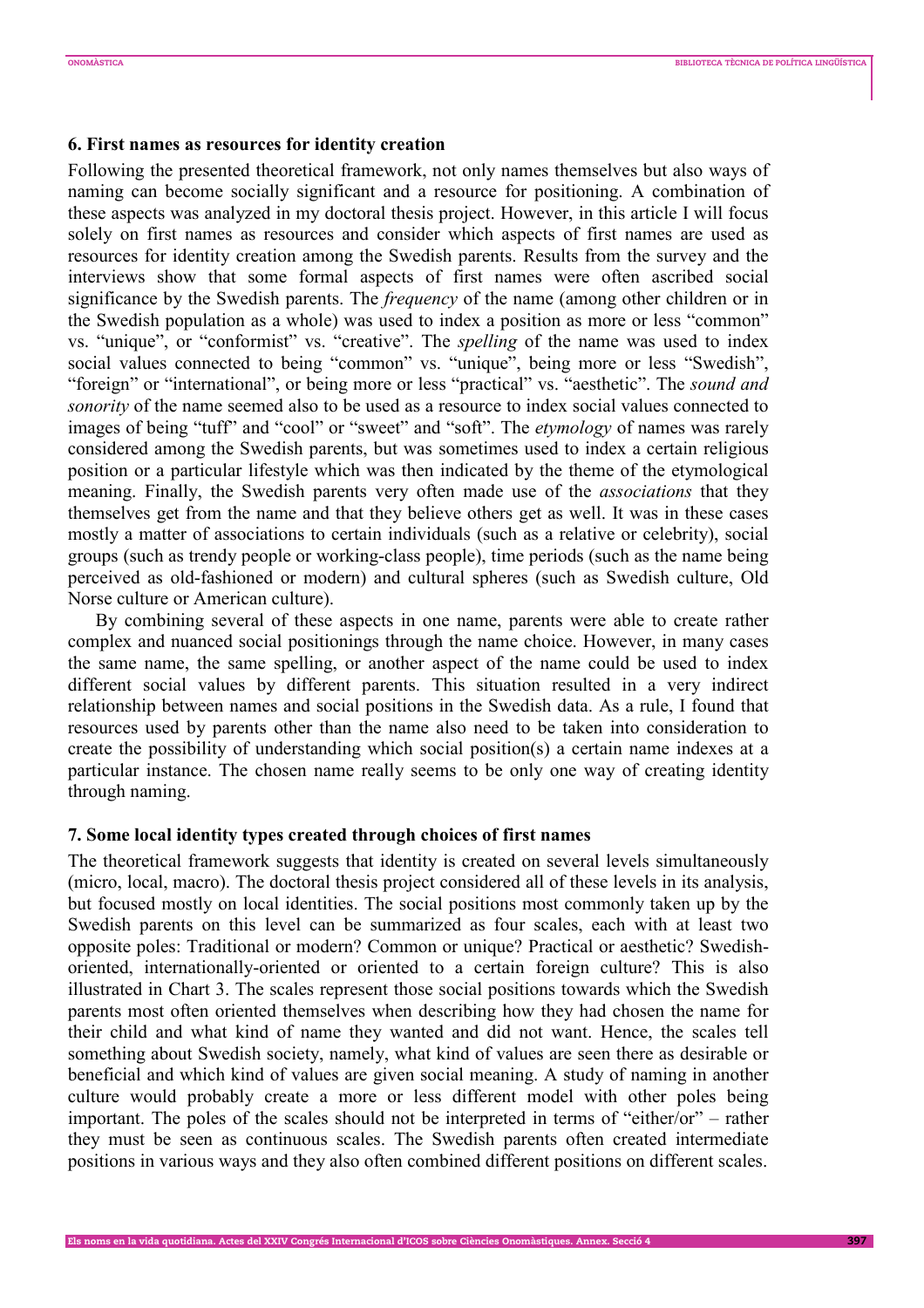

**Chart 3**. Local level identity types

#### **8. The significance of traditional sociolinguistic macro-societal variables**

My doctoral thesis project also included statistical tests and measurements of correlation between the creation of local identities and some traditional sociolinguistic macro-societal variables. More precisely, parents' age, education, choice of housing, language background and the sex of the child were considered. The results did show some correlations, but in general these variables seemed to have only limited importance for the kind of local identities created by the Swedish parents. The differences between groups drawn from the variables were generally quite small. Greatest importance seemed to be given to parents' age and education.

For example, older parents more often than younger parents positioned themselves as "traditional". This positioning could be created through an emphasis on the name being traditional or old-fashioned as name criteria or through choosing names from the family tradition. As Table 1 shows, these acts were used more commonly in relation to a higher age of the mother. 27% of mothers positioned themselves in this way among mothers under the age of 26, compared to 30% among mothers 26–30 years, 39% among mothers 31–35 years, and 49% among mothers over the age of 35. Hence while the pattern seems to be clear, it is still only a minority of parents who have positioned themselves in this way in all age groups. Even among the oldest mothers, only half of them have created a traditional positioning.

|               | $\leq$ 25 years      | $26 - 30$ years  | $31-35$ years | $\geq$ 36 years |  |
|---------------|----------------------|------------------|---------------|-----------------|--|
| "Traditional" | 27%                  | 30%<br>52        | 39%<br>- 105  | 49%<br>64       |  |
| Total         | $100\%$<br>41        | $100\%$<br>- 172 | $100\%$ 270   | $100\%$<br>130  |  |
| $0.002$ DDA   | $\sim$ $\sim$ $\sim$ | TTO OGO          |               |                 |  |

**Table 1**. Positioning oneself as "traditional", seen in relation to the age of the mother

 $\chi^2$ -analysis: p 0.003, DF 3,  $\chi^2$  13.642. Cramers V 0.022

Younger parents, on the other hand, were more concerned than the older parents about the aesthetic quality of the name and they more often positioned themselves as "aesthetic". Table 2 shows that younger mothers found it more important that the name should be sonorous and sound well than did older mothers. A large majority (77%) among mothers under 26 years found this to be "very important", compared to 59% among mothers 26–30 years, 54% among mothers 31–35 years, and 46% among mothers over 35 years. The differences between age groups are rather large, with a difference of 30% between the youngest and the oldest mothers. Still, a large proportion of mothers in every age group have positioned themselves in this way, indicating that doing so cannot be exclusively a matter of acting young.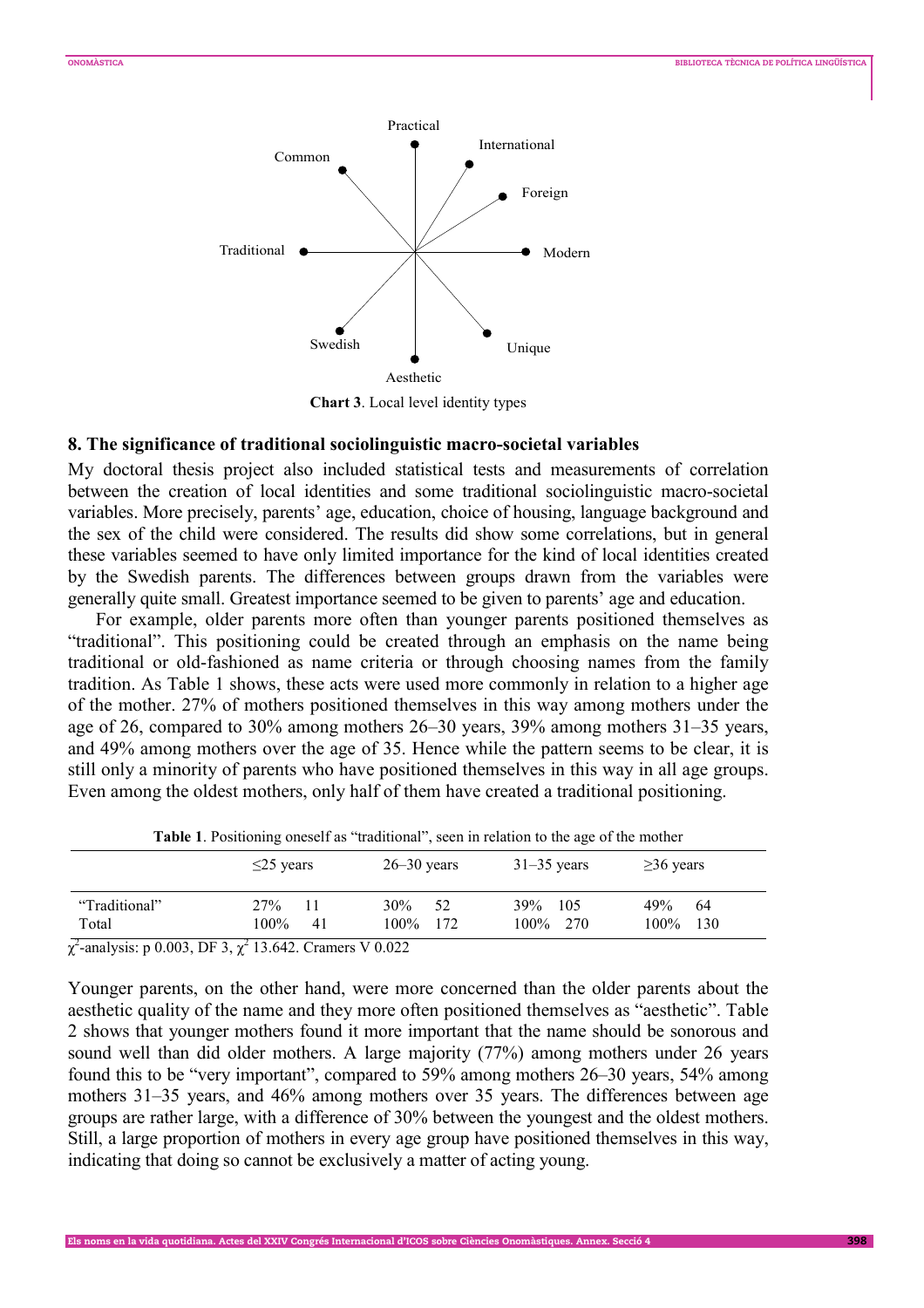|                                  |  | $\leq$ 25 years |          |       | $26 - 30$ years |       | $31-35$ years |       | $\geq$ 36 years |  |
|----------------------------------|--|-----------------|----------|-------|-----------------|-------|---------------|-------|-----------------|--|
| Very important                   |  | 77%             | 23       | 59%   | 75              | 54%   | 119           | 46%   | 51              |  |
| Important                        |  | 20%             | 6        | 36%   | 46              | 37%   | 81            | 43%   | 48              |  |
| Less important                   |  | 3%              |          | 3%    | 4               | $4\%$ | 8             | $5\%$ | 5               |  |
| Indifferent/did<br>consider this |  | not $0\%$       | $\Omega$ | $2\%$ | 2               | $5\%$ | 11            | 5%    |                 |  |
| Did not wish this                |  | $0\%$           | $\Omega$ | $0\%$ | $\theta$        | $0\%$ | 0             | 0%    | $\theta$        |  |
| Uncertain                        |  | $0\%$           | $\Omega$ | $0\%$ | $\theta$        | $0\%$ |               | $2\%$ | $\overline{2}$  |  |
| Total                            |  | 100%            | 30       | 100%  | 127             | 100%  | 220           | 100%  | 111             |  |

**Table 2**. Valuation of the name quality "being sonorous", seen in relation to the age of the mother

Kruskal-Wallis test: p 0.020, DF 3, H 9.87 (rank sums from left are: 190, 231, 246, 264). Spearmans rho 0.131

Regarding parents' education, results showed that well-educated parents positioned themselves as "common" and conformist more often than did less-educated parents. A positioning as "common" could be created through the choice of a name which is very common in Sweden or through an emphasis on the importance of the name being well established or proper. Table 3 shows that these actions were more common among mothers with university education. 23% of mothers without any university degree positioned themselves in this way, compared to 31% among mothers with a lower university degree and 39% among mothers with a higher university degree. Again, we can clearly see a pattern, but the differences between groups are small, and even among mothers with the highest university degree only a minority have created a "common" positioning.

**Table 3**. Positioning oneself as "common", seen in relation to the education of the mother

|                                                                        |         | No univ. degree | Lower univ. degree | Higher univ. degree |
|------------------------------------------------------------------------|---------|-----------------|--------------------|---------------------|
| "Common"                                                               | 23%     | 38              | 31%<br>22          | 39%<br>139          |
| Total                                                                  | $100\%$ | 167             | 100%               | 100%<br>357         |
| $\frac{1}{2}$ exclusive 0.001 DE0 $\frac{1}{2}$ 12.600 Crossove M0.002 |         |                 |                    |                     |

 $\chi^2$ -analysis: p 0.001, DF 2,  $\chi^2$  13.602. Cramers V 0.023

The less-educated parents often even dissociated themselves from a position as "common", describing this position as equal to being "boring" or "mediocre". They, on the other hand, more often positioned themselves as "foreign-oriented" in the form of an orientation towards Anglo-American culture. Table 4 shows that 30% of mothers without any university degree positioned themselves in this way, in comparison to 19% among mothers with a lower university degree, and 15% among mothers with a higher university degree. Yet again, the differences between the groups are limited and only a small share in all of the groups has positioned themselves in this way.

**Table 4**. Positioning oneself as "foreign-oriented", seen in relation to the education of the mother

|                             | No univ.    |           |                | $1-2$ vears univ. |             | $\geq$ years univ. |  |
|-----------------------------|-------------|-----------|----------------|-------------------|-------------|--------------------|--|
| "Foreign-oriented"<br>Total | 30%<br>100% | 34<br>115 | 19%<br>$100\%$ | 10<br>54          | 15%<br>100% | 46<br>305          |  |
| - - - - - - -               | .           | ------    |                |                   |             |                    |  |

 $\chi^2$ -analysis: p 0.003, DF 2,  $\chi^2$  11.397. Cramers V 0.024

One may conclude from these results that traditional sociolinguistic macro-societal variables such as age and education do have some significance, but seem far from sufficient to explain the variation of naming and the local positionings made by the Swedish parents in this study.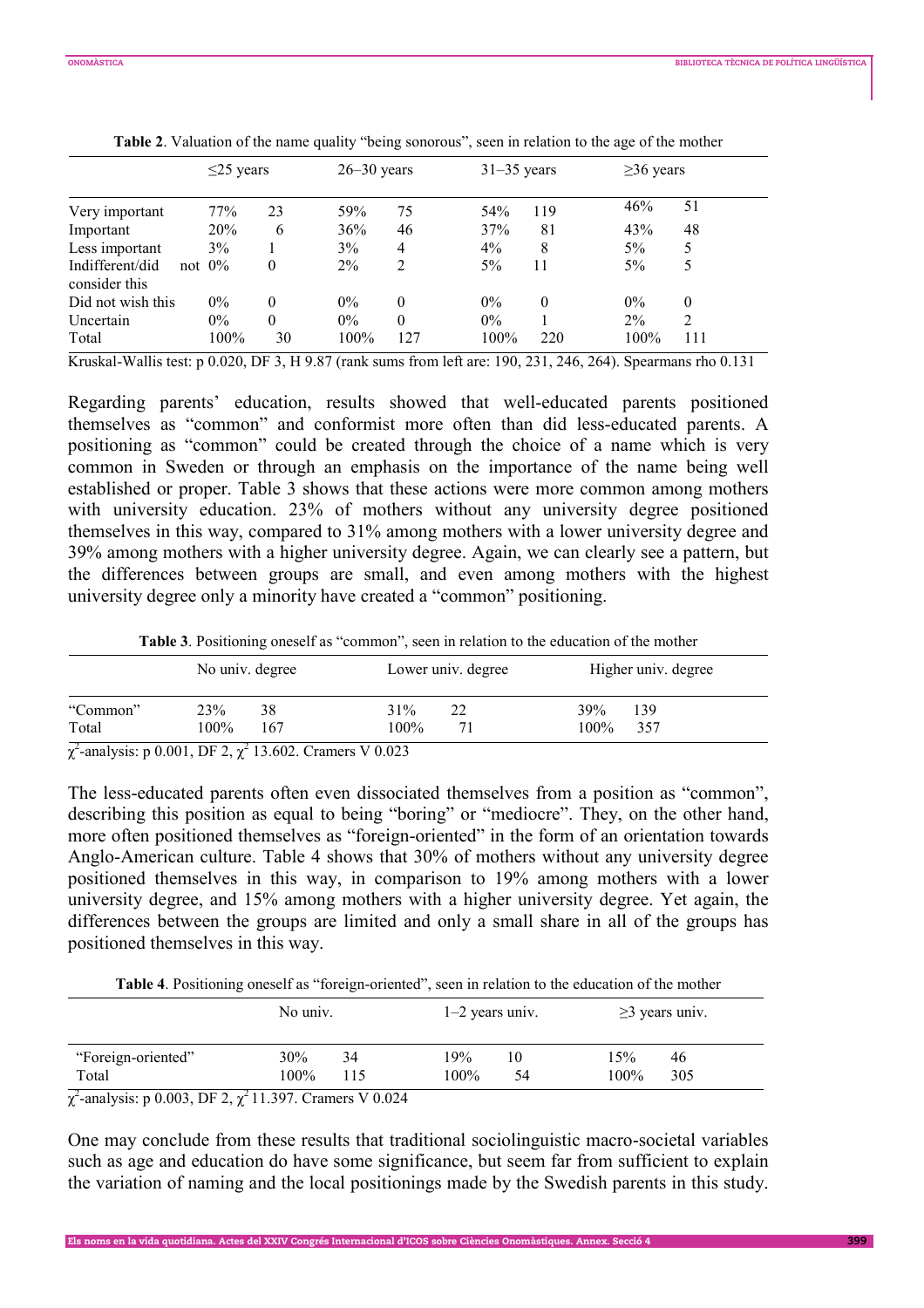It must be suspected that other variables are in action at this level and that an investigation of these would be of greater importance.

## **9. The significance of interactional aspects**

Finally, my doctoral thesis project also included qualitative analyses of parents' ways of creating social positionings through interaction with other parents during a group interview. The results from this study show that parents often positioned themselves in many different and sometimes contradictory ways during the course of an interview. The topic seemed to be of importance for the ways parents chose to position themselves, as well as matters of affiliation ("we") and dissociation ("them"), along with parents' attitudes toward social categories which they connected with certain topics, particular names and certain ways of talking about names. How other participants positioned themselves in the interaction was also important. Parents usually avoided conflicts with or divergence from others in the group and active negotiation of different views was quite rare. This result strengthens the presented view on identity as being something rather flexible and changeable that is recreated from moment to moment. It also supports the notion that identity creation is embedded in a certain context and constructed in relation to the identities of others.

#### **10. Conclusion**

This article has presented a theoretical framework of naming and identity creation. It has been shown that personal naming *can* be seen as a range of acts of identity and that an identity theoretical approach can be quite beneficial for onomastic analysis. Chosen names, as well as several aspects of the chosen names, can be seen as resources that parents may use to create social positionings – and, in effect, different identities. The article has also shown how the presented theory can be applied in an onomastic study and has given examples of what kind of identities can be created through personal naming. However, as was the case in the presented data, the researcher might need access to information about the parents and information about their view on the chosen name in order to enable an understanding of which social positionings parents are making through the name choice. The name itself is only one resource that parents gain access to during the process of naming, and looking at names alone may not be sufficient for the analysis. Furthermore, the article has shown that parents' social positionings in the narrative phase may change from moment to moment within interaction depending on factors such as thematic context and the positionings of others. Finally, it has been indicated that traditional sociolinguistic variables (such as age and education) may no longer be the most useful approach to macro-level identities. In the presented data, these variables had only limited significance for parents' social positionings, suggesting that there may be other more important variables at work on this level which need to be considered.

#### **References**

- Aldrin, Emilia. 2011. Namnval som social handling. Val av förnamn och samtal om förnamn bland föräldrar i Göteborg 2007–2009 [Naming as a social act. Parents' choices of first names and discussions of first names in Göteborg 2007–2009]. Uppsala: Uppsala University.
- Andersson, Thorsten; Brylla, Eva; Jacobson-Widding, Anita (eds.). 1998. *Personnamn och social identitet. Handlingar från ett Natur- och Kultur-symposium i Sigtuna 19–22 september 1996*. [Anthroponyms and social identity: Proceedings of a symposium sponsored by the Foundation Natur och Kultur Publishers, in Sigtuna 19-22 September 1996] Stockholm: Kungl. Vitterhets- historie- och antikvitetsakademien.